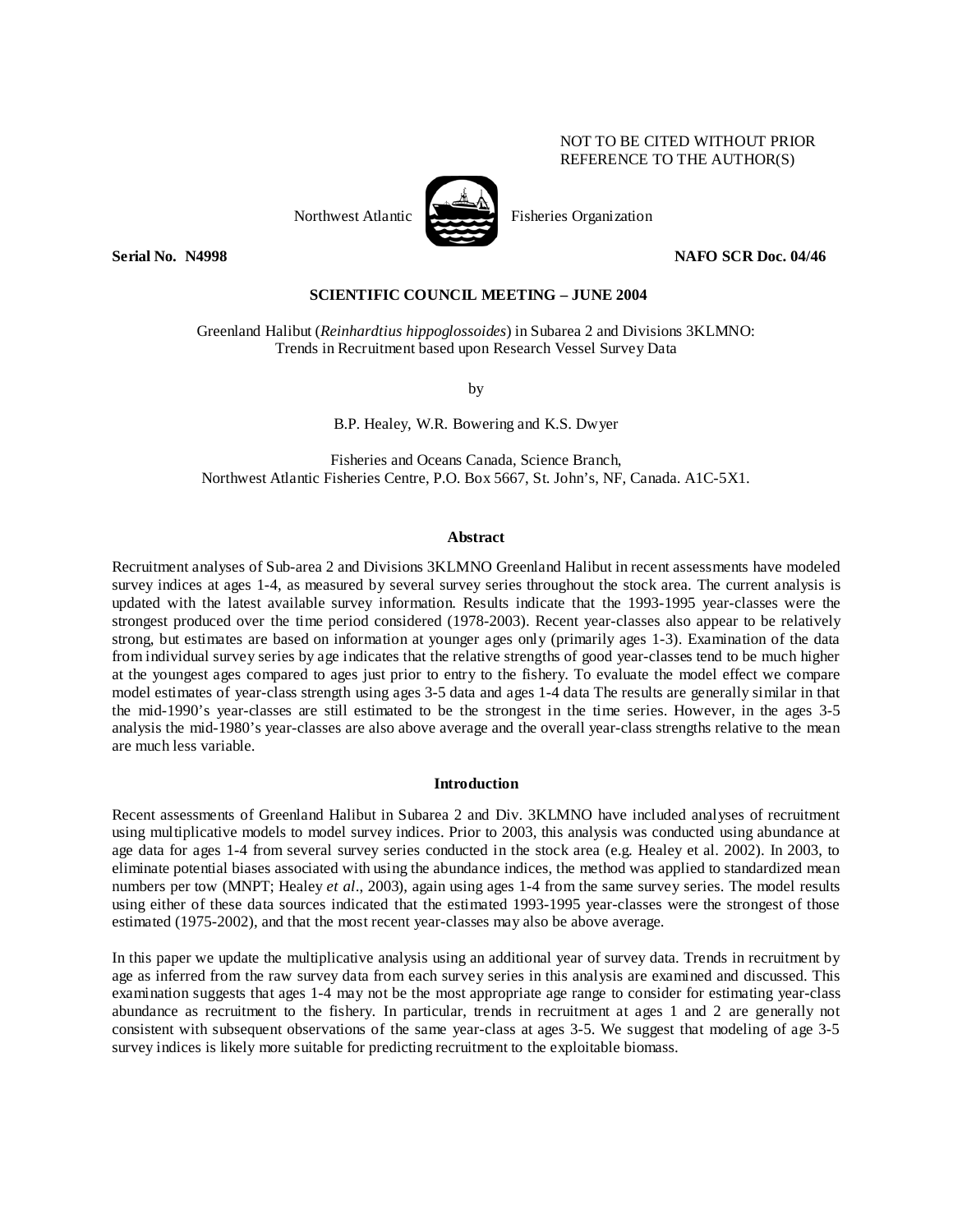# **Model of YC Strength – Analysis of MNPT for ages 1-4**

We repeat the analysis as described in Healey *et al.* (2003), using a multiplicative model to estimate the relative year class strength produced by the spawning stock as indicated from survey indices (MNPT), at ages 1-4 inclusive. The MNPT indices used in this analysis are tabled by year-class in Table 1 for each survey. Survey series included in the analysis are:

- i) EU July 3M (1992-2003; Casas, 2004),
- ii) Canadian Fall 2J+3K (1978-2003; Dwyer *et al*., 2004),
- iii) Canadian Fall 3L (1995-2003; Dwyer *et al*., 2004),
- iv) Canadian Fall 3NO, (1997-2003; Dwyer *et al*., 2004), and
- v) Canadian Spring 3LNO (1996-2003; Dwyer *et al*., 2004).

On a log-scale the model can be written as follows:

$$
log(I_{s,a,y}) = \mu + Y_y + (SA)_{s,a} + \varepsilon_{s,a,y},
$$

where:  $\mu$  = overall mean

*s* = survey subscript  $a =$ age subscript *y* = year class subscript  $I = \text{Index (MNPT)}$ *Y* = year class effect *SA* = Survey \* Age effect, and  $\epsilon$  = error term.

Estimation of model parameters performed using PROC MIXED in SAS/OR software (using method=REML).

We begin by estimating a separate variance parameter for each of the 20 survey-age combinations (4 ages x 5 survey series). Subsequent to this, a model with a single variance parameter for all observations was fitted to the data. Although likelihood ratio tests (not shown) indicate that the fit of the single-variance parameter model is significantly different than the model using 20 survey-age parameters, the resulting estimates of year-class strength are virtually identical. The estimated least-square means of the year-class estimates using each of the two variance structures are plotted in Fig. 1. Results indicate that the estimated strength of almost all year-classes prior to the 1993 year-class are below average; the 1993-1995 are substantially better than all other year-classes in the time-period, and that the most recent year-classes also appear to be above average. However, the most recent estimates are based on information at the younger ages only. The estimated year-class strength of the mid-1990's year-classes is approximately 3.5 times greater than that of the mid-1980's..

### **Survey indices (at age) – Examination of the data**

The survey indices considered in these recruitment analyses are plotted by age in Fig. 2. The horizontal line in each panel is the mean of the index for that particular age. The EU MNPT data from summer surveys in Div. 3M (Casas, 2004) are presented in Fig. 2a. For this index, the perceptions on year-class strength are fairly consistent from ages 1-5, with the exception of the 1993 year-class. Observations at ages 1-3 indicate that this year-class is either average or below average. However, the surveys at ages 4 and 5 would indicate that these year-classes are well above average.

The Canadian fall MNPT indices (Campelen or equivalent) from Div. 2J+3K are presented by age in Fig. 2b. This is the longest time series considered (1978-2003), and it is in this series that we see considerable differences in the perceptions of year-class strength at age. In particular, the relative strength of the mid-1980's year-classes as compared to that of the mid-1990's year-classes are not consistent across ages. At ages 1 and 2, the mid-1990's year-classes dominate the series; yet at ages 3-5 the difference between the strengths of the mid-1980's year-classes and the mid-1990's year-classes is slight.

The year-class strength for ages 1-5 from Canadian fall MNPT in Div. 3LNO (Fig. 2c) also varies considerably by age. In particular,1995 year-class ranges from exceptionally high at age 1 to below average at ages 4 and 5.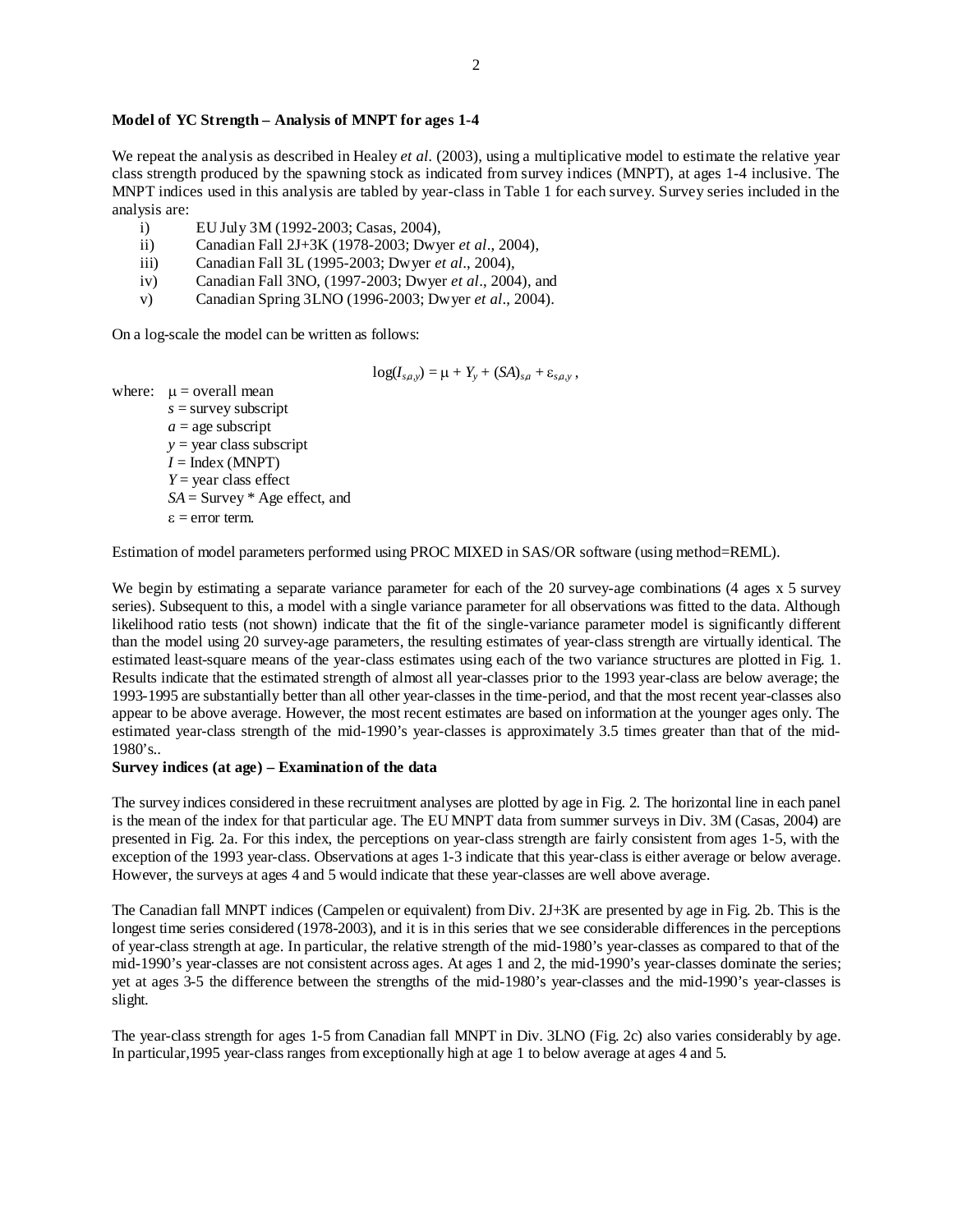The Canadian spring MNPT index from Div. 3LNO (Fig. 2d) appears to be quite consistent over ages 1-5 with respect to tracking year-classes. Of note, the 1996 year-class appears as the strongest at several ages. This year-class is not considered to be strong in the other survey series.

The index data as analysed in previous recruitment studies of Greenland Halibut (e.g. Healey *et al.* 2003) indicate that ages 1-4 contain varying perceptions on the relative strength of year-classes. In particular, the Canadian fall index data from Div. 2J+3K, the only source of data prior to the 1990's is not consistent in measuring year-classes strengths. The data for ages 1 and 2 indicate considerable differences in the strength of year-classes, most particularly the differences between the mid-1980's and mid-1990's year-classes. The age 3-5 data suggest that the mid-1980's and mid-1990's year-classes were all strong year-classes, which is not reflected in the age1-4 analysis (see Fig. 1). Furthermore, correlation analyses of the survey data (Table 5 of Darby *et al.*, 2003, presented here as Table 2) reveal that the indices have improved internal consistency for ages 3-5 as compared to ages 1 and 2. This may be due in part to the fact that the younger fish may be poorly selected by the survey gear.

## **Model of YC Strength – Ages 3-5**

Considering the age-specific differences in perceptions of year-class strength outlined in the previous section, we recomputed estimates of year-class strength. Using the same model formulation previously described, year-class strength estimates are determined from data for ages 3-5 only as these data are more consistent with the patterns observed in the recruitment to the fishery. Although age 5 fish are removed in the fishery, the estimated F at age 5 (see Table 9 in Darby *et al*., 2003) is very small relative to M throughout the time period of this analysis, with the exception of two years. In 1993 and 1994, the values of F at age 5 are much larger than all other values ( $F_5 = 0.23$ , and 0.46, respectively).

The initial model run with age 3-5 data estimates 15 variance parameters (3 ages x 5 survey series). The estimates of year-class strength from this model are presented in Fig. 3. Note that using ages 3-5, the final year-class which is estimable is the 2000 year-class (from age 3 data in 2003 surveys). The estimated weights for this run are given in Fig. 4.

The model was subsequently run using fewer numbers of variance parameters, and likelihood ratio tests indicate that a model with a single variance parameter is not significantly different than the full model run.

| Null Model*                                                            | <b>Test Statistic</b> | df | p-value |  |  |  |
|------------------------------------------------------------------------|-----------------------|----|---------|--|--|--|
| One vp for each survey                                                 | 21.7025               | 14 | 0.0849  |  |  |  |
| Common vp                                                              | 8.4429                |    | 0.0766  |  |  |  |
| *Indicates the model compared to the full 15 variance parameter model. |                       |    |         |  |  |  |
| $(vp = variance parameter)$                                            |                       |    |         |  |  |  |

The estimated year-class strength for the single variance parameter run (Fig. 5) is the most parsimonious representation for the age 3-5. As noted, the 2000 year-class is estimated using age 3 data from 2003 surveys only. The 2000 year-class estimate in the weighted (15 variance parameter) model is somewhat more optimistic than the single variance parameter model. This is because the 3L Canadian Fall age 3 survey series is weighted relatively high and the 2003 value for this series at age 3 was the strongest observed since the 1993-1995 year-classes. Standardized residuals for this model run are presented in Fig. 6, which indicate no systemic problems in the estimation. As noted above, two estimates of fishing mortality at age 5 in the XSA analysis are not insignificant. The model was re-run excluding the age 5 data from these years. The difference in estimated year-class strength (not shown) is near zero for all year-classes except the 1988 and 1989 year-classes, which show slight changes due to the removal of the age 5 data used to predict these year-classes.

In comparing the results of the ages 3-5 analysis to those of the ages 1-4 run (Fig. 7), it is immediately evident that the perception of the strength of the mid-1990's year-classes relative to all others is altered. The 1993-1995 yearclasses still are estimated to be the strongest over the entire time-period, about twice average, compared to about 3.5 times average in the ages 1-4 analysis. This is more consistent with the development of these year-classes in the fishery. The ages 3-5 analysis also suggests that the mid-1980's year-classes are quite strong relative to most other year-classes, and that the recent year-classes may be near average.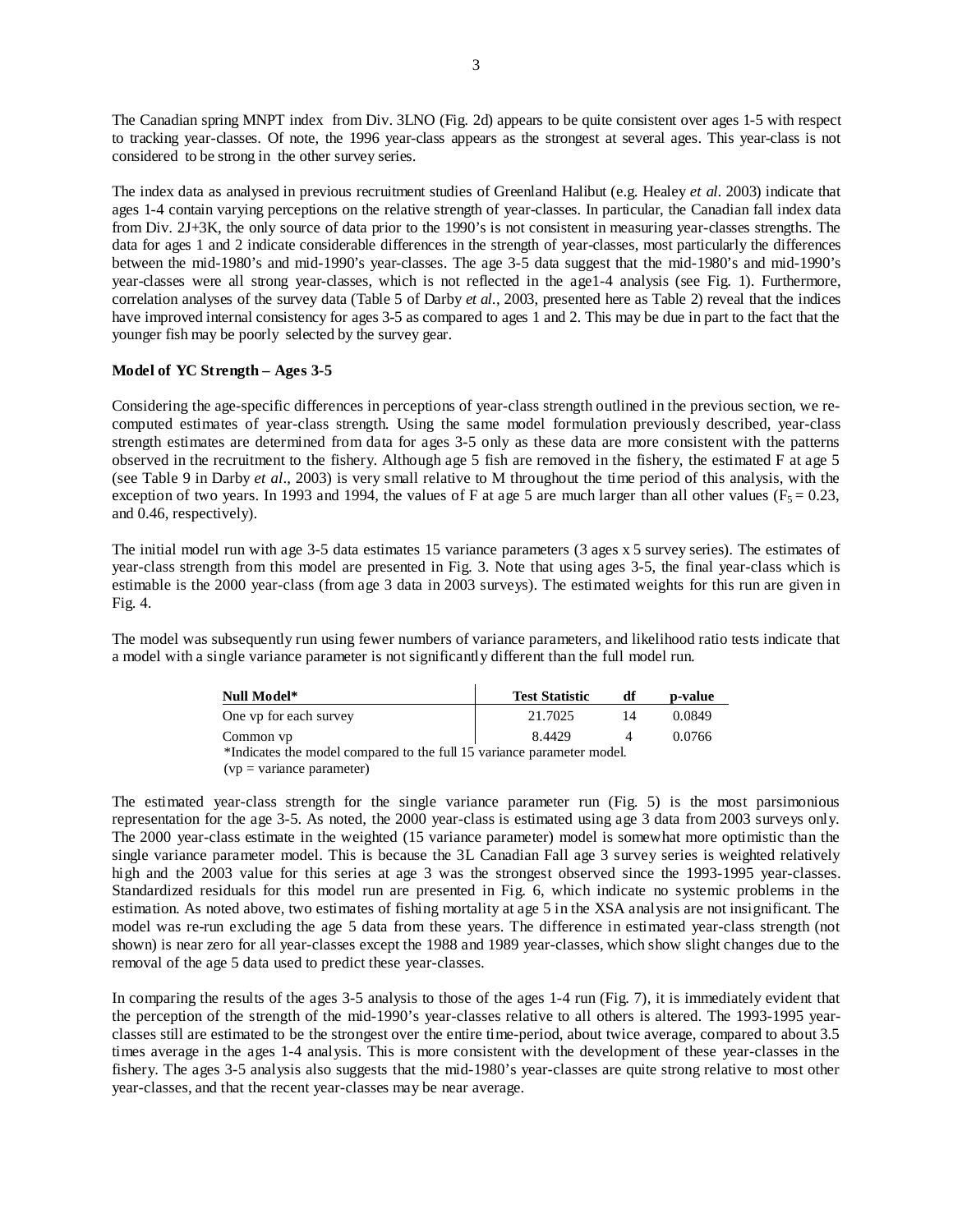### **Retrospective Analysis**

A retrospective analysis was conducted to examine the effect of excluding successive years of data. In this analysis, the interest is in year-class effects. The most recent estimates of year-class effects are computed using partial information, similar to the "incomplete" year-classes in a VPA. Consider in Fig. 5 that the 2000 year-class size is estimated from information at age 3 only, and the 1999 estimate is determined from ages 3 and 4 indices only. In Figure 8, the single variance parameter model estimate (labeled "Y=2003") is compared to the estimates obtained by removing the most recent years' data successively, conducting the analysis with 2002 back to 1999 as the terminal year. The retrospective analysis results indicate that the annual estimates are highly consistent from year to year, with slight revision to the estimates of the 1993, 1994 and 1997 year-classes as additional information is utilized.

#### **References**

- Healey, B.P., N. G. Cadigan, and W. B. Brodie. 2002. Analysis of pre-recruit data from surveys for Greenland halibut in NAFO Subarea 2 and Divisions 3KLMNO. NAFO SCR. Doc. 02/21. Ser. No. N4625.
- Healey B.P., W.R. Bowering, and K.S. Dwyer. 2003. Estimating Year-class Strength and Total Mortality for Greenland halibut from Surveys in NAFO Subarea 2 and Divisions 3KLMNO. NAFO SCR Doc. 03/40. Ser. No. N4858.
- Dwyer, K.S., W.R. Bowering, and B.P. Healey. 2004. Greenland halibut (Reinahrditus hippoglossoides) in NAFO Subarea 2 and Divisions 3KLMNO: Stock trends based on annual Canadian Research Vessel survey results during 1978-2003. NAFO SCR Doc. 04/XX. Ser. No.NXXXX.
- Casas, J.M. 2004. Results from Bottom Trawl Survey on Flemish Cap of July 2003. NAFO SCR Doc. 04/21. Ser. No. N4969.
- Darby, C.D., W.R. Bowering, and J.-C. Mahé. 2004. An Assessment of Stock Status of the Greenland Halibut Resource in NAFO Subarea 2 and Divisions 3KLMNO Based on Extended Survivors Analysis with Short and Medium-term Projections of Future Stock Development. NAFO SCR Doc. 03/64. Ser. No. N4883.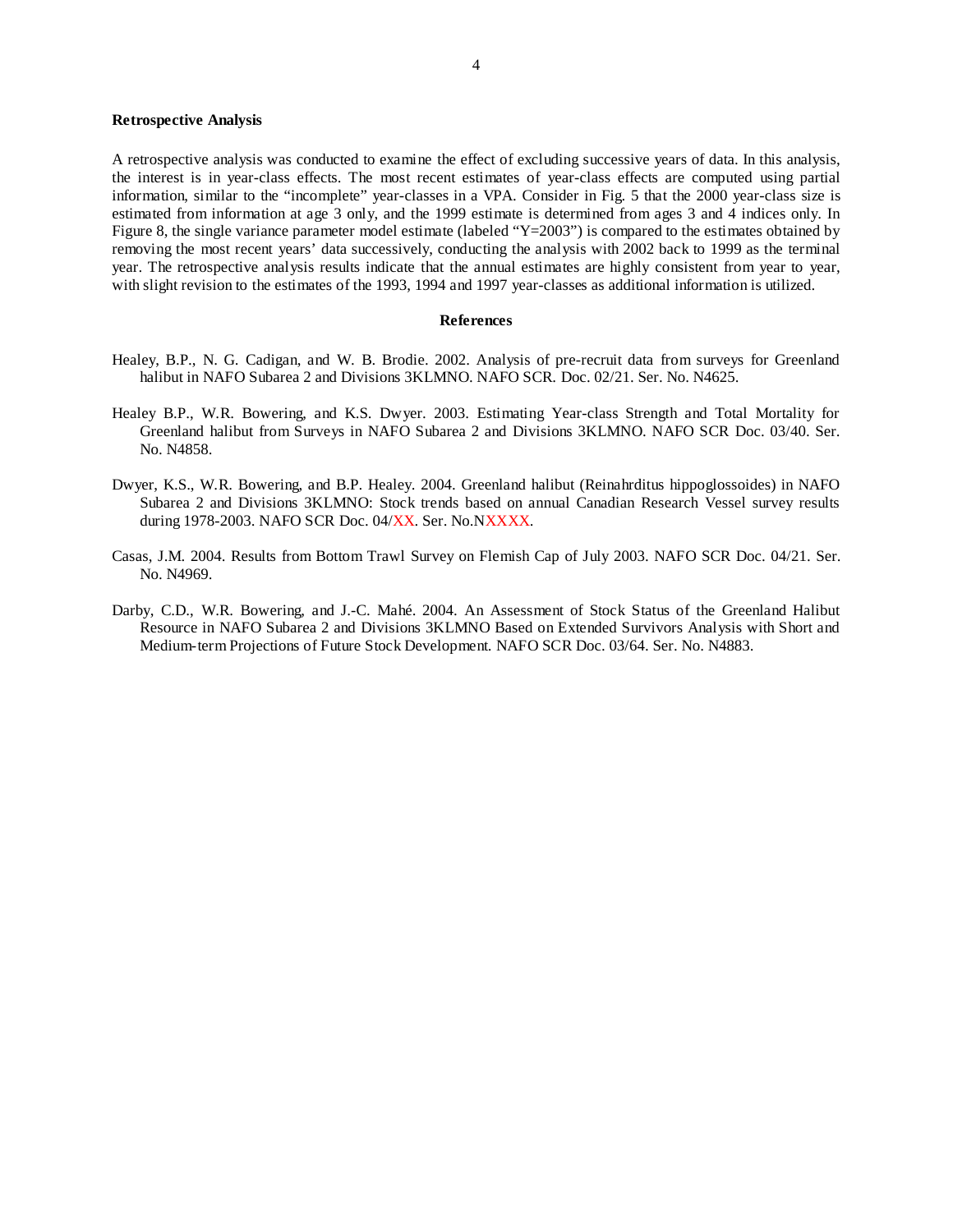|        | 1    | 2    | 3     | 4    |     |  |
|--------|------|------|-------|------|-----|--|
| 1987   |      |      |       | 1.23 | 1.  |  |
| 1988   |      |      | 0.29  | 1.07 | 1.  |  |
| 1989   |      | 0.00 | 0.36  | 0.71 | 1.  |  |
| 1990   | 0.43 | 0.99 | 0.75  | 1.52 | 2.  |  |
| 1991   | 1.15 | 1.16 | 1.34  | 1.55 | 3.  |  |
| 1992   | 1.17 | 0.88 | 1.70  | 2.57 | 6.  |  |
| 1993   | 1.03 | 1.74 | 1.90  | 6.41 | 11  |  |
| 1994   | 7.66 | 5.74 | 5.46  | 9.75 | 12  |  |
| 1995   | 3.57 | 2.63 | 6.40  | 8.93 | 6.  |  |
| 1996   | 1.98 | 1.58 | 2.37  | 1.75 | 2.5 |  |
| 1997   | 1.79 | 0.53 | 0.39  | 0.85 | 3.  |  |
| 1 QQRI | በ 65 | በ 1Ջ | 1 1 2 | 1 27 | Λ   |  |

Table 1 – Mean Numbers per set data (ages 1-5) used to model YC Strength of Greenland Halibut.

| YC   | 1    | 2    | 3    | 4    | 5     |
|------|------|------|------|------|-------|
| 1987 |      |      |      | 1.23 | 1.99  |
| 1988 |      |      | 0.29 | 1.07 | 1.20  |
| 1989 |      | 0.00 | 0.36 | 0.71 | 1.70  |
| 1990 | 0.43 | 0.99 | 0.75 | 1.52 | 2.13  |
| 1991 | 1.15 | 1.16 | 1.34 | 1.55 | 3.82  |
| 1992 | 1.17 | 0.88 | 1.70 | 2.57 | 6.49  |
| 1993 | 1.03 | 1.74 | 1.90 | 6.41 | 11.40 |
| 1994 | 7.66 | 5.74 | 5.46 | 9.75 | 12.21 |
| 1995 | 3.57 | 2.63 | 6.40 | 8.93 | 6.91  |
| 1996 | 1.98 | 1.58 | 2.37 | 1.75 | 2.54  |
| 1997 | 1.79 | 0.53 | 0.39 | 0.85 | 3.40  |
| 1998 | 0.65 | 0.18 | 1.43 | 1.37 | 4.12  |
| 1999 | 1.99 | 1.04 | 2.01 | 2.54 |       |
| 2000 | 5.17 | 2.04 | 0.98 |      |       |
| 2001 | 2.44 | 1.38 |      |      |       |
| 2002 | 2.10 |      |      |      |       |

i). Div. 3M EU July Survey (1992-2003)

ii). Div. 2J+3K Canadian Autumn RV (Campelen or Equivalent; 1978-2003).

| YC   | 1     | 2     | 3     | 4     | 5     |
|------|-------|-------|-------|-------|-------|
| 1973 |       |       |       |       | 12.5  |
| 1974 |       |       |       | 19.52 | 7.47  |
| 1975 |       |       | 33.37 | 7.15  | 7.07  |
| 1976 |       | 40.24 | 13.47 | 5.58  | 6.58  |
| 1977 | 9.61  | 18.07 | 6.20  | 6.01  | 8.09  |
| 1978 | 10.81 | 6.53  | 15.42 | 10.81 | 10.45 |
| 1979 | 6.78  | 22.99 | 12.78 | 11.41 | 15.34 |
| 1980 | 19.39 | 5.10  | 10.56 | 10.29 | 9.50  |
| 1981 | 4.75  | 4.45  | 9.56  | 6.87  | 9.49  |
| 1982 | 1.66  | 7.11  | 8.71  | 14.64 | 9.62  |
| 1983 | 4.47  | 14.67 | 16.62 | 12.17 | 14.90 |
| 1984 | 24.59 | 13.96 | 29.44 | 17.03 | 17.40 |
| 1985 | 17.21 | 11.21 | 15.04 | 25.22 | 15.38 |
| 1986 | 5.04  | 10.54 | 23.84 | 23.39 | 9.05  |
| 1987 | 8.82  | 12.54 | 9.95  | 13.32 | 4.84  |
| 1988 | 7.10  | 5.26  | 6.08  | 13.59 | 5.56  |
| 1989 | 1.34  | 5.59  | 20.40 | 19.28 | 7.22  |
| 1990 | 13.80 | 23.78 | 64.00 | 18.90 | 6.63  |
| 1991 | 5.69  | 43.64 | 22.61 | 6.03  | 6.28  |
| 1992 | 8.08  | 21.62 | 15.13 | 9.54  | 10.37 |
| 1993 | 29.79 | 51.10 | 32.01 | 21.13 | 10.86 |
| 1994 | 49.93 | 47.82 | 43.61 | 21.87 | 20.04 |
| 1995 | 98.68 | 58.62 | 31.19 | 28.28 | 13.76 |
| 1996 | 28.05 | 25.07 | 24.07 | 13.20 | 9.77  |
| 1997 | 23.35 | 34.42 | 16.43 | 14.07 | 6.03  |
| 1998 | 15.99 | 21.94 | 17.00 | 9.68  | 6.39  |
| 1999 | 38.57 | 22.72 | 12.50 | 9.49  |       |
| 2000 | 43.90 | 24.08 | 11.69 |       |       |
| 2001 | 40.67 | 26.67 |       |       |       |
| 2002 | 45.70 |       |       |       |       |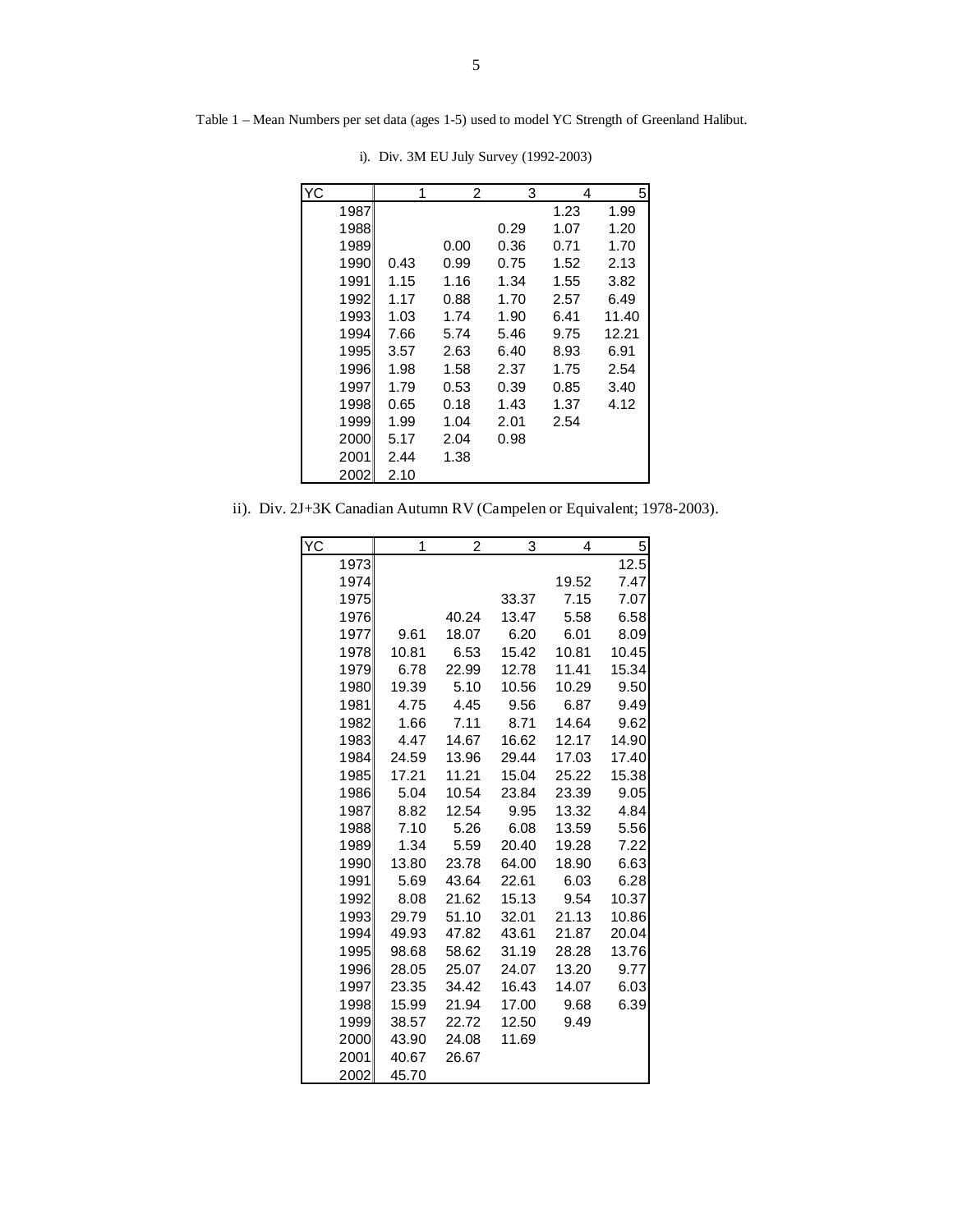Table 1 (cont.)

| ΥC   | 1     | 2     | 3     | 4     | 51    |
|------|-------|-------|-------|-------|-------|
| 1992 |       |       |       |       | 0.997 |
| 1993 |       |       |       | 2.026 | 2.492 |
| 1994 |       |       | 3.517 | 2.435 | 0.709 |
| 1995 |       | 2.576 | 1.819 | 0.467 | 0.629 |
| 1996 | 0.591 | 0.783 | 0.500 | 0.190 | 0.399 |
| 1997 | 0.363 | 0.201 | 0.058 | 0.343 | 0.453 |
| 1998 | 0.035 | 0.055 | 0.333 | 0.472 | 0.273 |
| 1999 | 0.070 | 0.114 | 0.523 | 0.281 |       |
| 2000 | 0.080 | 0.191 | 0.347 |       |       |
| 2001 | 0.256 | 0.361 |       |       |       |
| 2002 | 0.241 |       |       |       |       |

iii). Div. 3NO Canadian Autumn RV (Campelen; 1997-2003).

iv). Div. 3L Canadian Autumn RV (Campelen; 1995-2003).

| <b>YC</b> |       | $\mathcal{P}$ | 3     | 4     | 5     |
|-----------|-------|---------------|-------|-------|-------|
| 1991      |       |               |       |       | 0.827 |
| 1992      |       |               |       | 2.183 | 1.461 |
| 1993      |       |               | 4.599 | 3.227 | 4.955 |
| 1994      |       | 4.241         | 5.160 | 6.186 | 3.388 |
| 1995      | 1.621 | 3.924         | 3.847 | 1.982 | 1.954 |
| 1996      | 1.162 | 0.814         | 1.149 | 1.506 | 0.796 |
| 1997      | 0.220 | 0.552         | 1.068 | 0.676 | 0.608 |
| 1998      | 0.292 | 1.069         | 0.739 | 0.581 | 1.055 |
| 1999      | 0.793 | 0.714         | 0.603 | 1.569 |       |
| 2000      | 0.565 | 0.572         | 1.663 |       |       |
| 2001      | 0.642 | 2.137         |       |       |       |
| 2002      | 0.926 |               |       |       |       |

|  |  |  | v). Div. 3LNO Canadian Spring RV (Campelen; 1996-2003). |
|--|--|--|---------------------------------------------------------|
|  |  |  |                                                         |

| YC   | 1     | 2     | 3     | 4     | 5     |
|------|-------|-------|-------|-------|-------|
| 1991 |       |       |       | 0.769 | 2.307 |
| 1992 |       |       | 1.331 | 2.478 | 4.306 |
| 1993 |       | 3.252 | 5.886 | 4.650 | 6.186 |
| 1994 | 4.489 | 4.569 | 4.777 | 5.153 | 3.228 |
| 1995 | 5.259 | 3.680 | 2.686 | 1.485 | 2.227 |
| 1996 | 1.856 | 2.141 | 0.659 | 1.309 | 1.568 |
| 1997 | 1.180 | 0.896 | 0.721 | 1.845 | 1.833 |
| 1998 | 0.108 | 1.853 | 1.159 | 1.545 | 2.001 |
| 1999 | 3.234 | 0.800 | 1.284 | 2.756 |       |
| 2000 | 2.745 | 1.239 | 2.510 |       |       |
| 2001 | 2.402 | 1.800 |       |       |       |
| 2002 | 3.131 |       |       |       |       |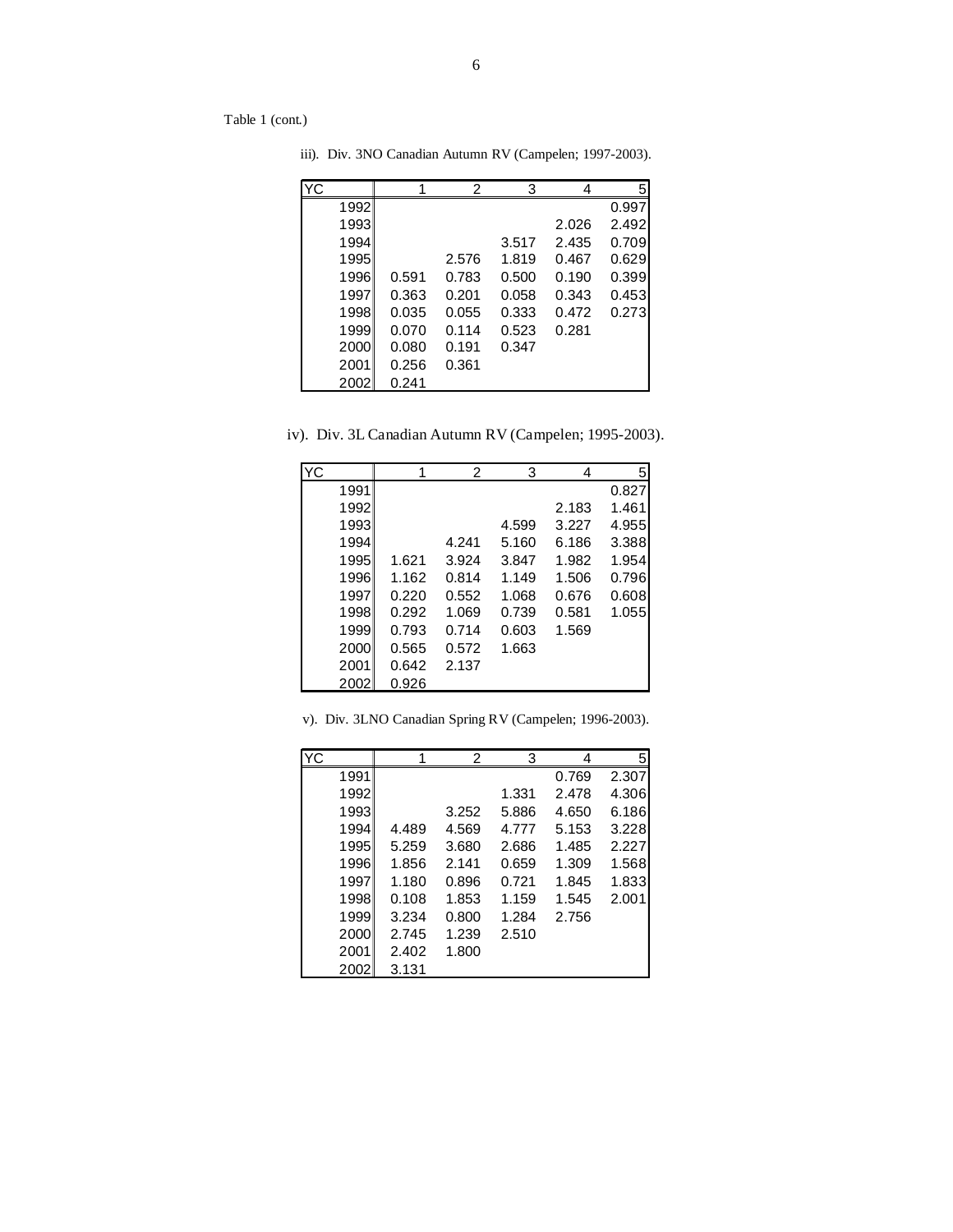|           |      | Can RV4<br>Can RV0<br><b>Can RV5</b> |         |   |         | EU Surv. |         |    |
|-----------|------|--------------------------------------|---------|---|---------|----------|---------|----|
|           | R    | N                                    | R       | N | R       | N        | R       | N  |
| Age 1/2   | 0.22 | 16                                   | 0.66    |   | 0.60    | 6        | 0.72    | 11 |
| Age $2/3$ | 0.38 | 16                                   | 0.80    | 7 | 0.85    | 6        | 0.68    | 10 |
| Age3/4    | 0.38 | 16                                   | 0.80    |   | 0.92    | 6        | 0.88    | 11 |
| Age4/5    | 0.26 | 16                                   | 0.70    |   | 0.87    | 6        | 0.87    | 11 |
| Age5/6    | 0.65 | 16                                   | 0.73    |   | 0.76    | 6        | 0.86    | 11 |
| Age6/7    | 0.74 | 16                                   | 0.29    | 7 | 0.44    | 6        | 0.84    | 11 |
| Age7/8    | 0.80 | 16                                   | 0.36    |   | $-0.03$ | 6        | 0.20    | 11 |
| Age8/9    | 0.91 | 16                                   | $-0.50$ |   |         |          | $-0.57$ | 11 |

Table 2. Internal consistency - Correlation coefficients Ln(Na+1,y+1)/Ln(Na,y). (Table 5 of Darby *et al.*, 2003).



Fig. 1. Estimated year-class strength for Greenland halibut using survey indices ages 1-4. The solid line and error bars are from the model run using a single variance parameter. The dashed line indicates the model fit from the formulation using 20 variance parameters. The thick horizontal line demarcates the mean year-class strength.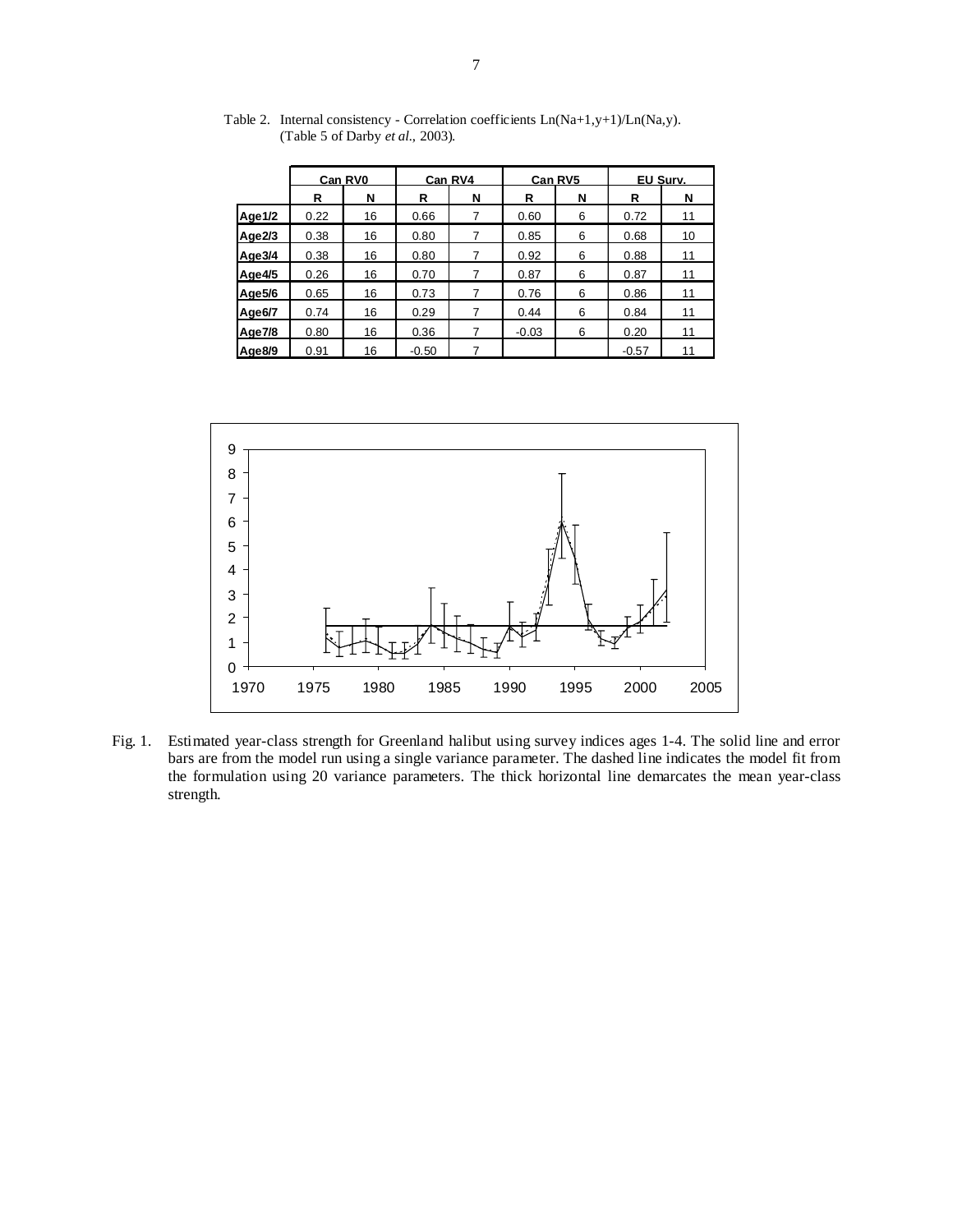

Fig. 2a: EU Div. 3M Survey data (July; 1992-2003) at ages 1-5.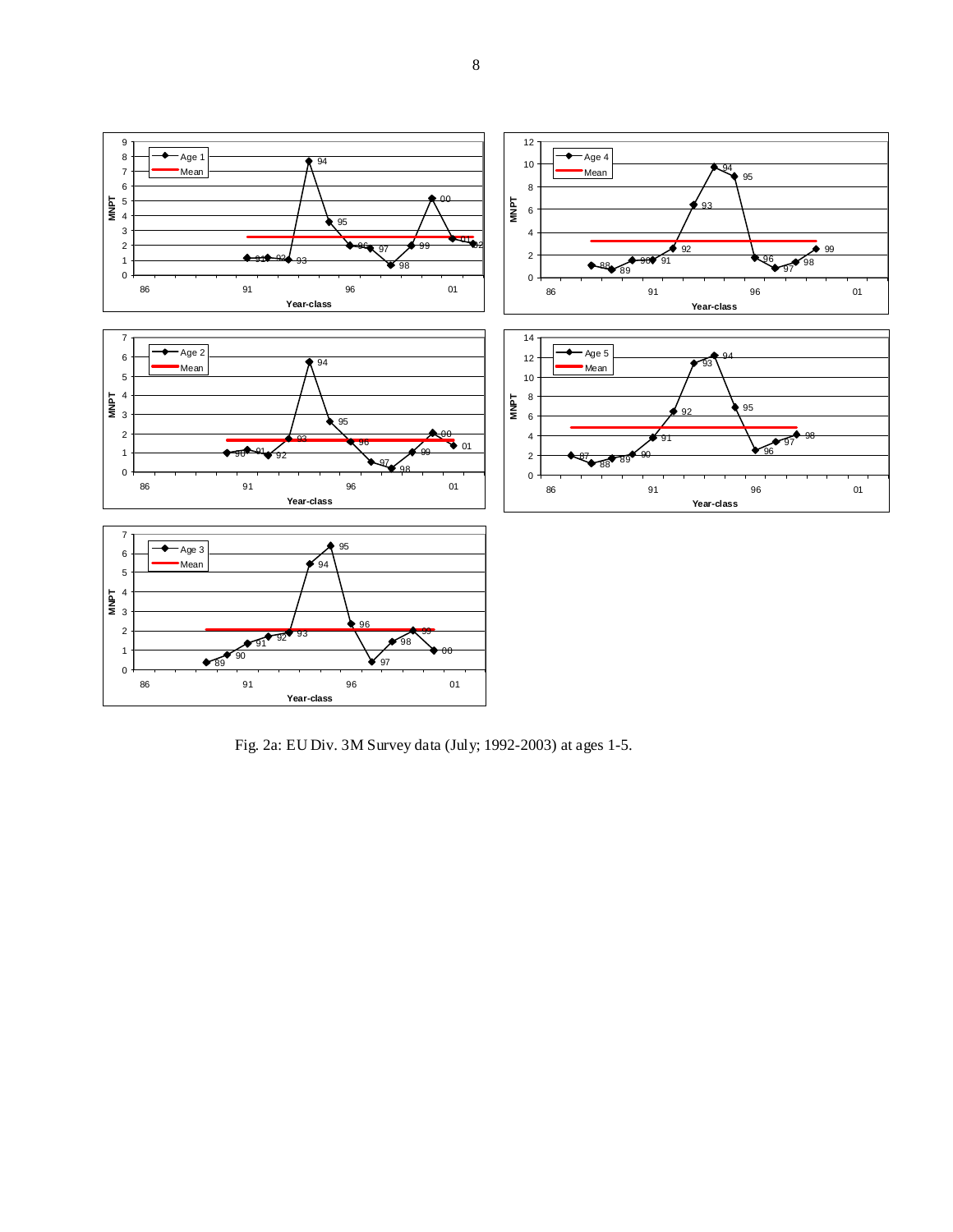

Fig. 2b: Canadian Div. 2J3K data (Autumn; 1978-2003) at ages 1-5.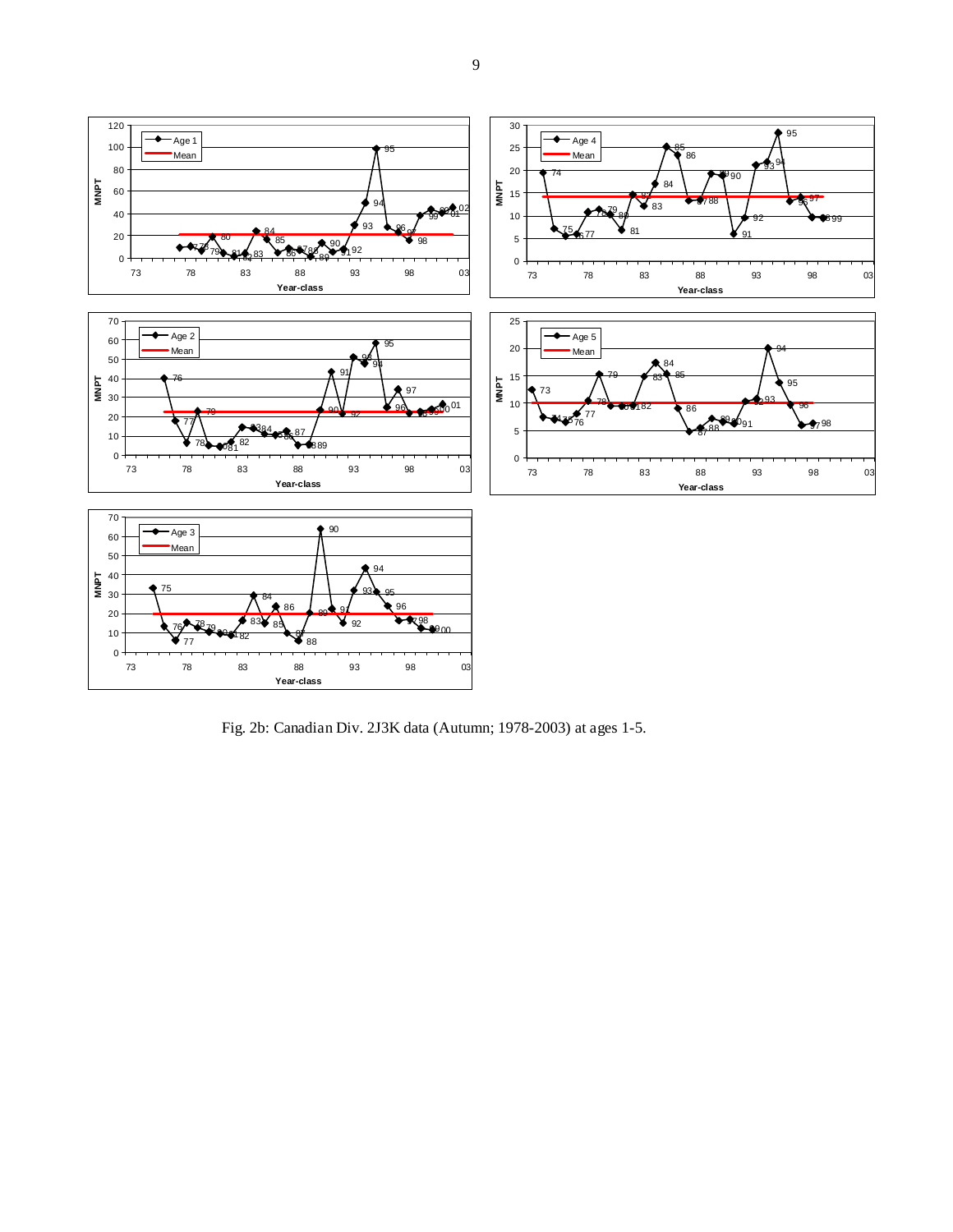

Fig. 2c: Canadian Div. 3LNO data (Autumn; 1996-2003) at ages 1-5.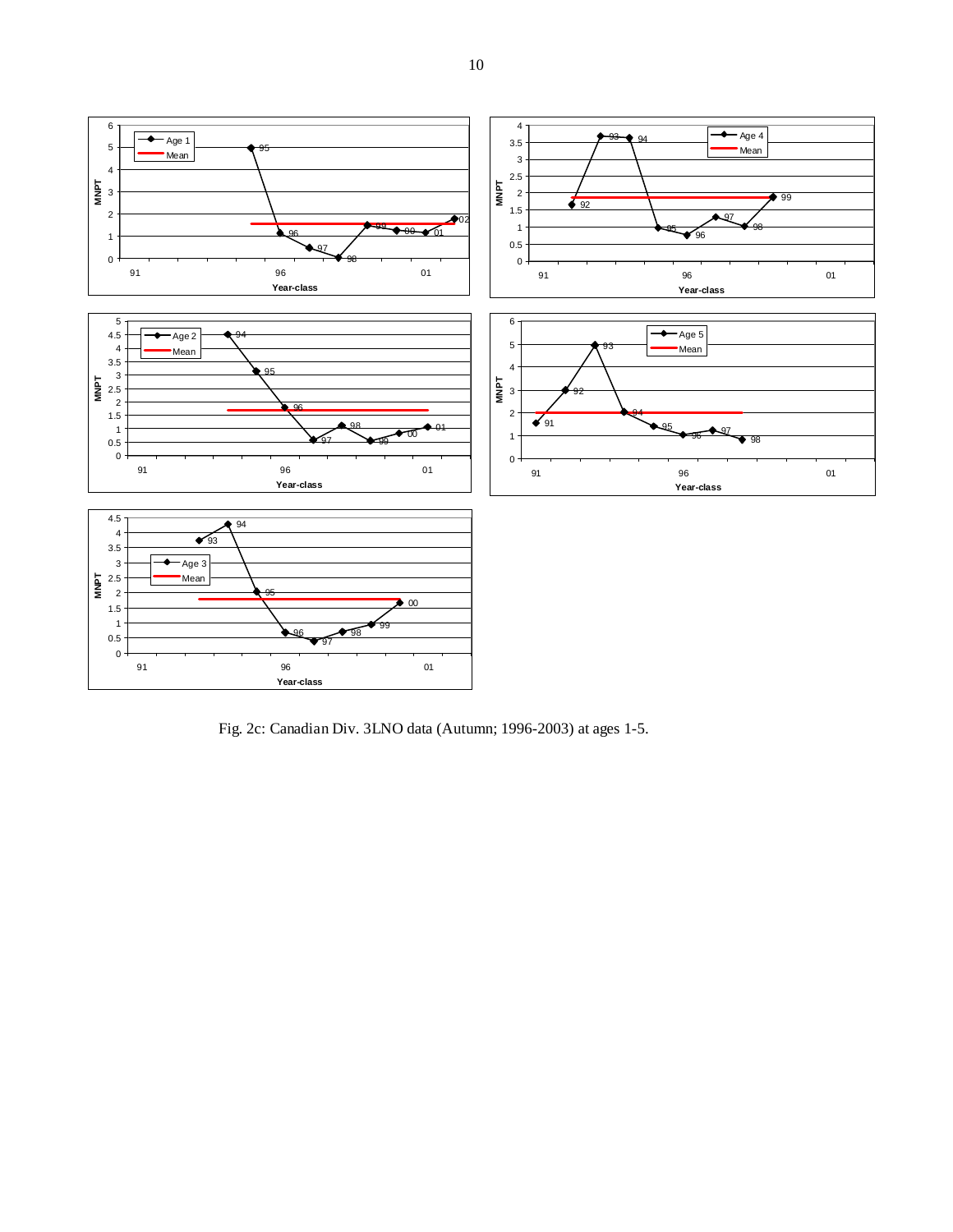

Fig. 2d: Canadian Div. 3LNO data (Spring; 1996-2003) at ages 1-5.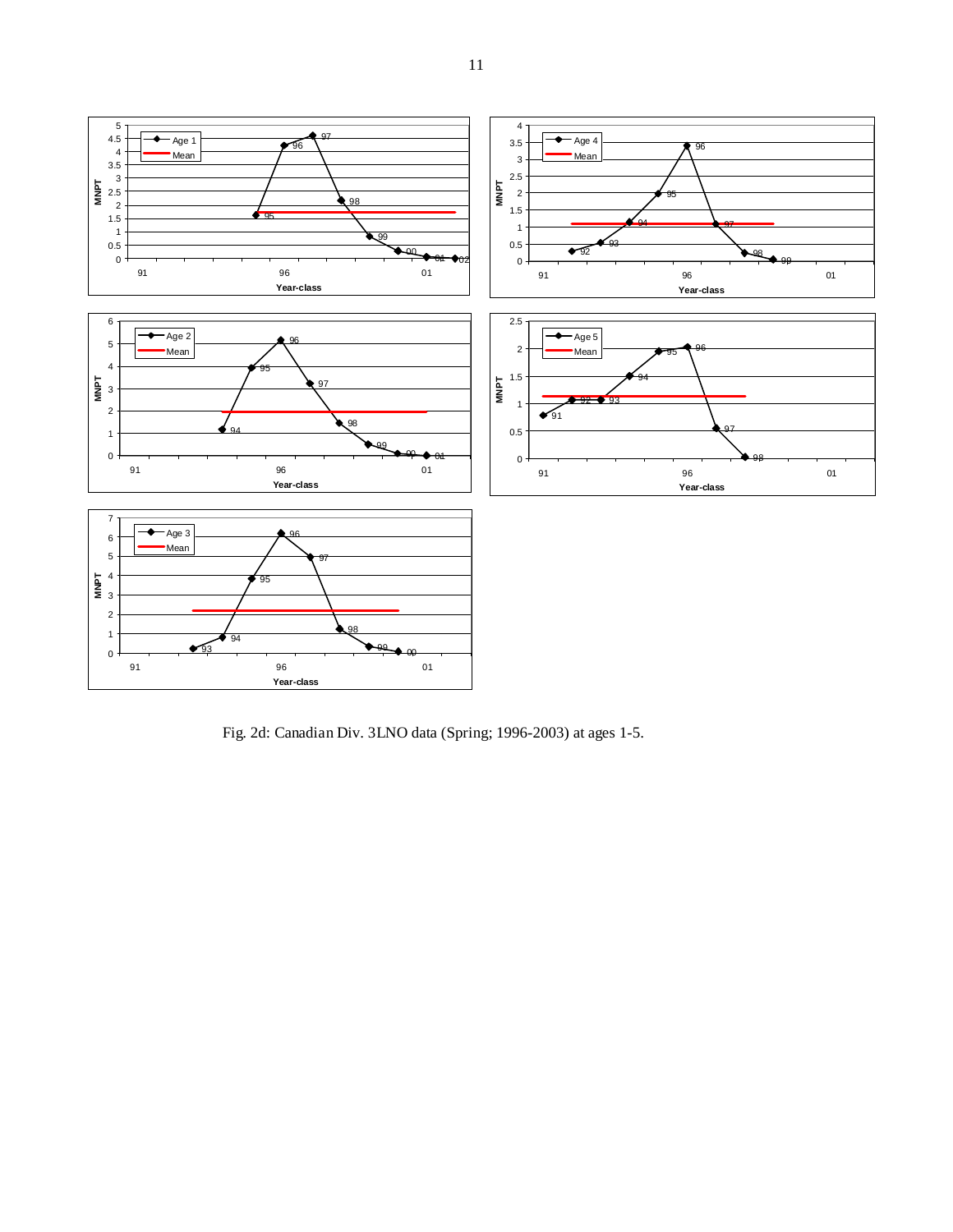

Fig. 3. Estimated year-class strength using age 3-5 MNPT data (+/- 2 SE's); 15 survey-age variance parameters estimated. The solid horizontal line is the mean year-class strength.



Fig. 4: Estimated survey-age weights (%) using age 3-5 MNPT.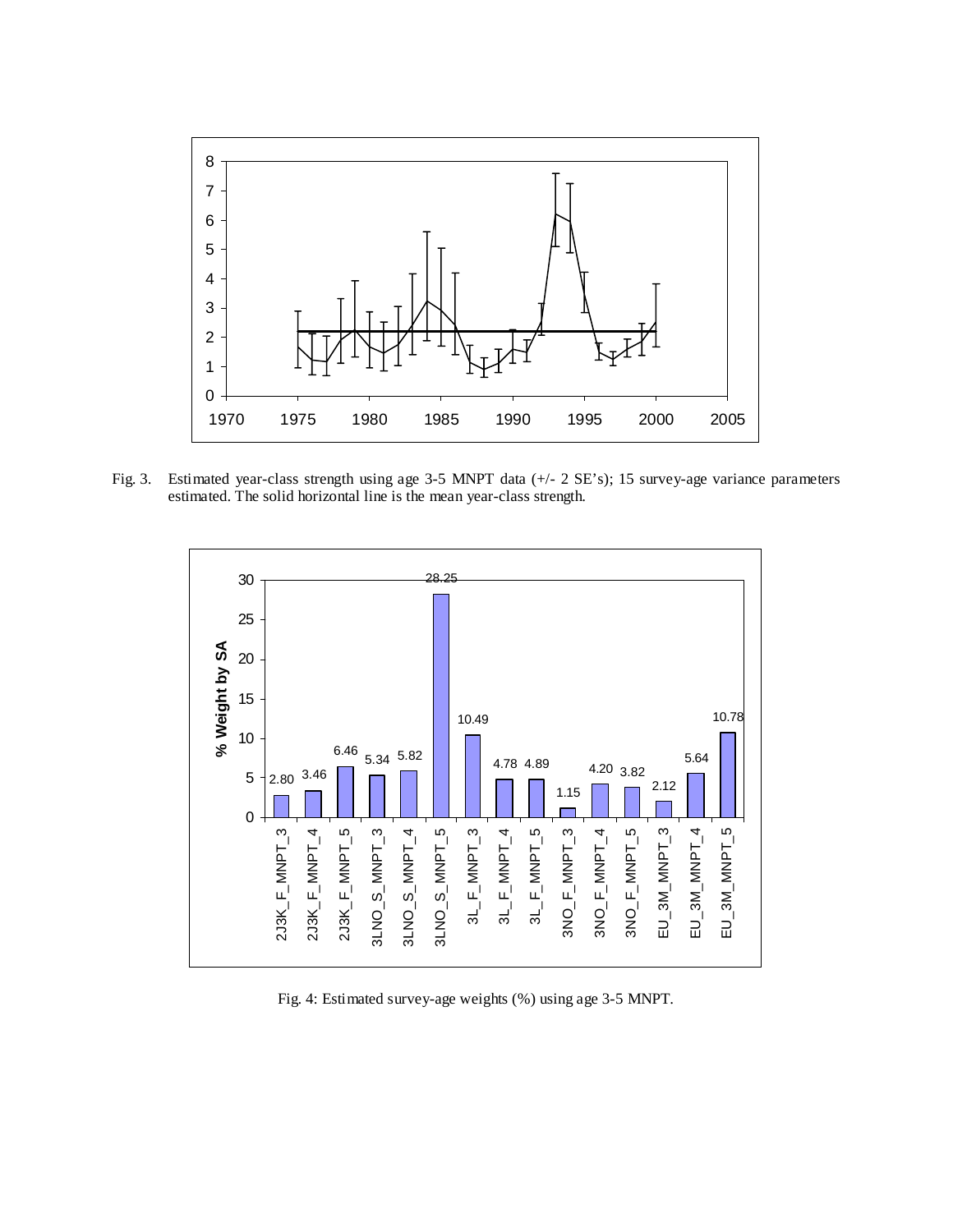

Fig. 5. Estimated year-class strength using age 3-5 MNPT data (+/- 2 SE's) with a single variance parameter estimated. The dashed line indicates the model fit using 15 variance parameters. The solid line is the mean estimate of year-class strength from the single variance parameter model.



Fig. 6. Standardized residuals of final estimates of year-class strength (ages 3-5 MNPT data; 1 variance parameter).